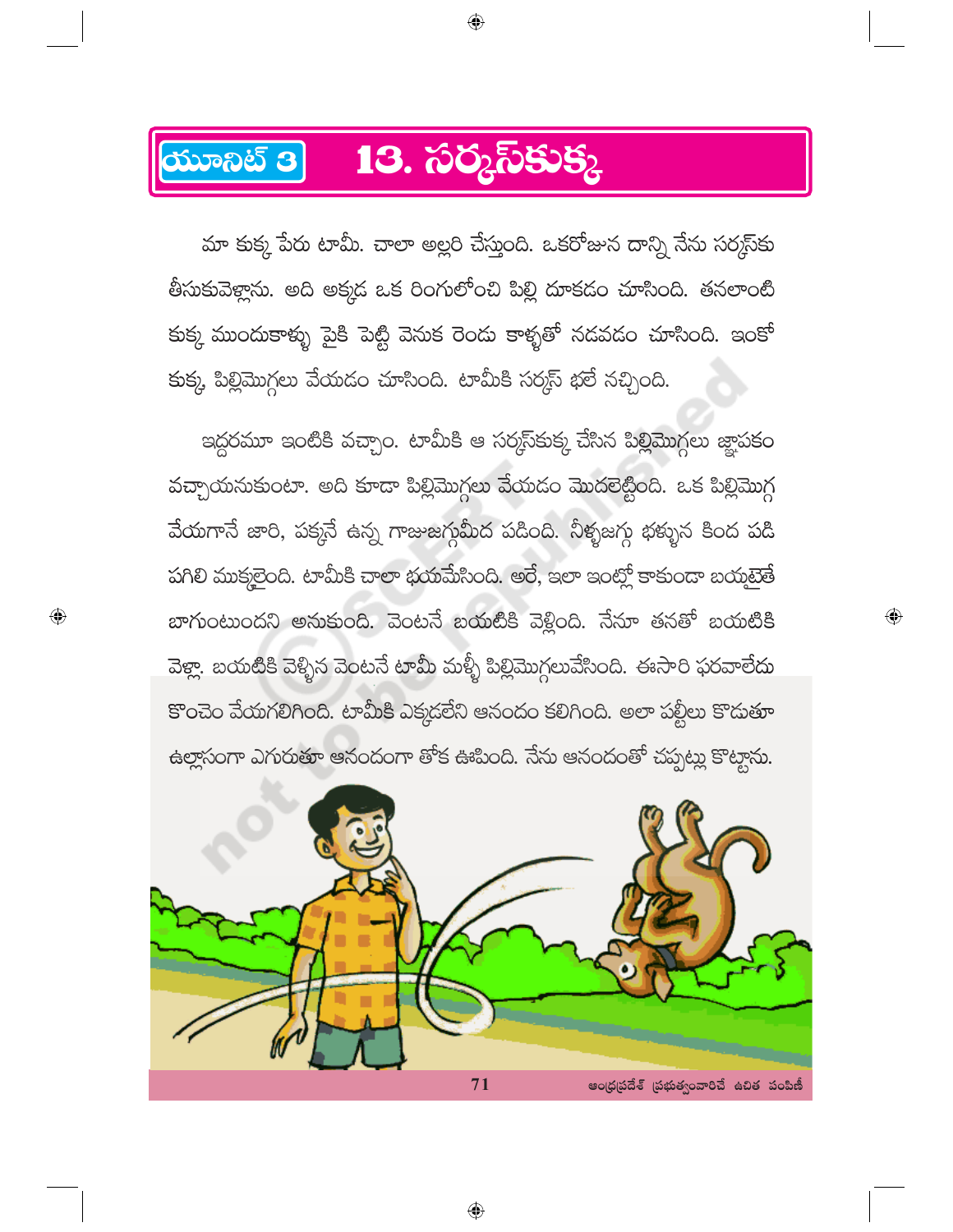

| వినండి | – మాటాదంది |
|--------|------------|
|        |            |

- (అ) చిత్రాన్ని చూడండి. ఏం జరుగుతూందో చెప్పండి.
- (ෂ) నీకు కుక్కపిల్ల దొరికితే ఏం చేస్తావు?
- (ఇ) మీరు చూసిన సర్మస్<sub>ను</sub> గురించి చెప్పండి.

(ఈ) కింది చిత్రాలు చూదండి. చిత్రాల గురించి మాట్లాదండి.









చెరుకు ముక్క



 $\bigoplus$ 







 $\bigoplus$ 





ఆంధ్రప్రదేశ్ (పభుత్వంవారిచే ఉచిత పంపిణీ



కాళ్ళు



ಗೌಕ್ಬెಂ





 $72$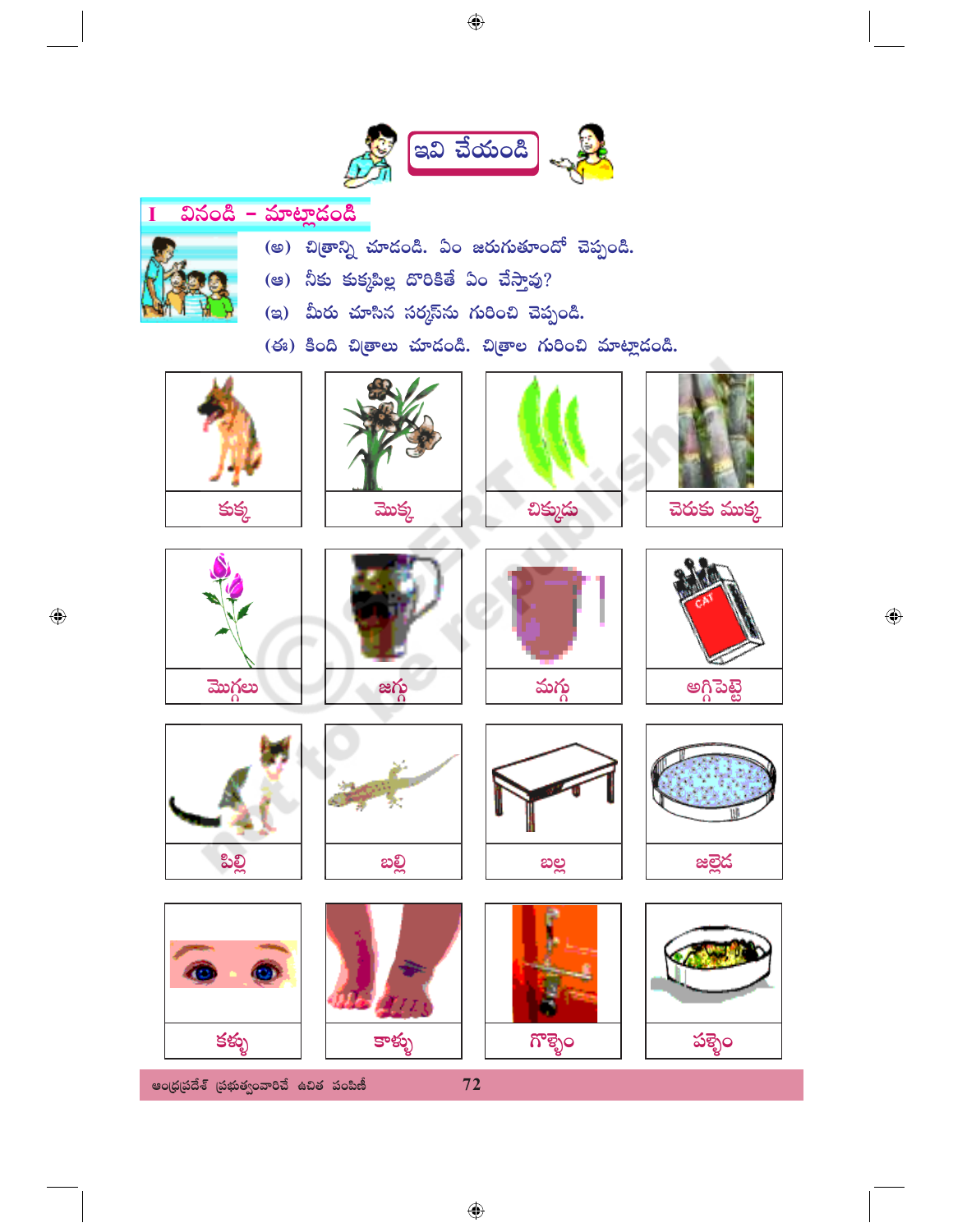చదవండి

 $\bigoplus$ 

|  |        | (అ) కింది పదాలను చదవండి. |           |          |              |
|--|--------|--------------------------|-----------|----------|--------------|
|  | అక్క   | చక్కెర                   | మొగ్గ     | జగ్గ     |              |
|  | ముక్క  | చెక్కు                   | బుగ్గ     | సిగ్గ    |              |
|  | కుక్క  | ముక్కు                   | రగ్గ      | అగ్గి    |              |
|  | నక్క   | తొక్క                    | దగ్గ      | ဃဂ္ဂိ    |              |
|  | రెక్క  | రొక్కం                   | మగ్గ      | గుగ్గిలం |              |
|  | చెక్క  | చిక్కుదు                 | నిగ్గ     | పగ్గం    |              |
|  |        |                          |           |          |              |
|  | ಐಲ್ಲ   | మల్లె                    | జల్లెడ    | కళ్ళు    | కుళ్ళు       |
|  | పుల్ల  | పల్లె                    | చెల్లెలు  | కాళ్ళు   | గూళ్ళు       |
|  | ဆစ္တ   | ముల్లు                   | మల్లెలు   | బళ్ళు    | ಕಾಿ          |
|  | ಪಿಲ್ಲಿ | ತಿಲ್ಲನಿ                  | పల్లీలు   | పక్ళు    | ဇွတ္ပ်<br>ဒီ |
|  | తల్లి  | ఎల్లలు                   | చిల్లులు  | గుళ్ళు   | రోళ్ళు       |
|  | ವ್ಲೊ   | అల్లరి                   | హరివిల్లు |          |              |

(ఆ) కింది వాక్యాలను చదవండి.

జయంతి ముగ్గులు పెట్టింది.

రాధచెల్లి పెళ్ళి పల్లెలో జరుగుతుంది. మల్లేశ్ కాలికి ముల్లు గుచ్చుకుంది.



 $\bigoplus$ 

రవి వాళ్ళ పెరట్లో చాలా చిక్కుదుకాయలు కాశాయి. దగ్గగా దగ్గగా జగ్గయ్య తాత కళ్ళలో నీళ్ళు వచ్చాయి.

(ఇ) పాఠంలోని <sub>ఓ ్ల</sub>, ్ల, ృ ఒత్తులున్న అక్షరాలు గల పదాలకు సున్న చుట్టండి.

ఆంధ్రప్రదేశ్ (పభుత్వంవారిచే ఉచిత పంపిణీ

 $\bigcirc$ 

73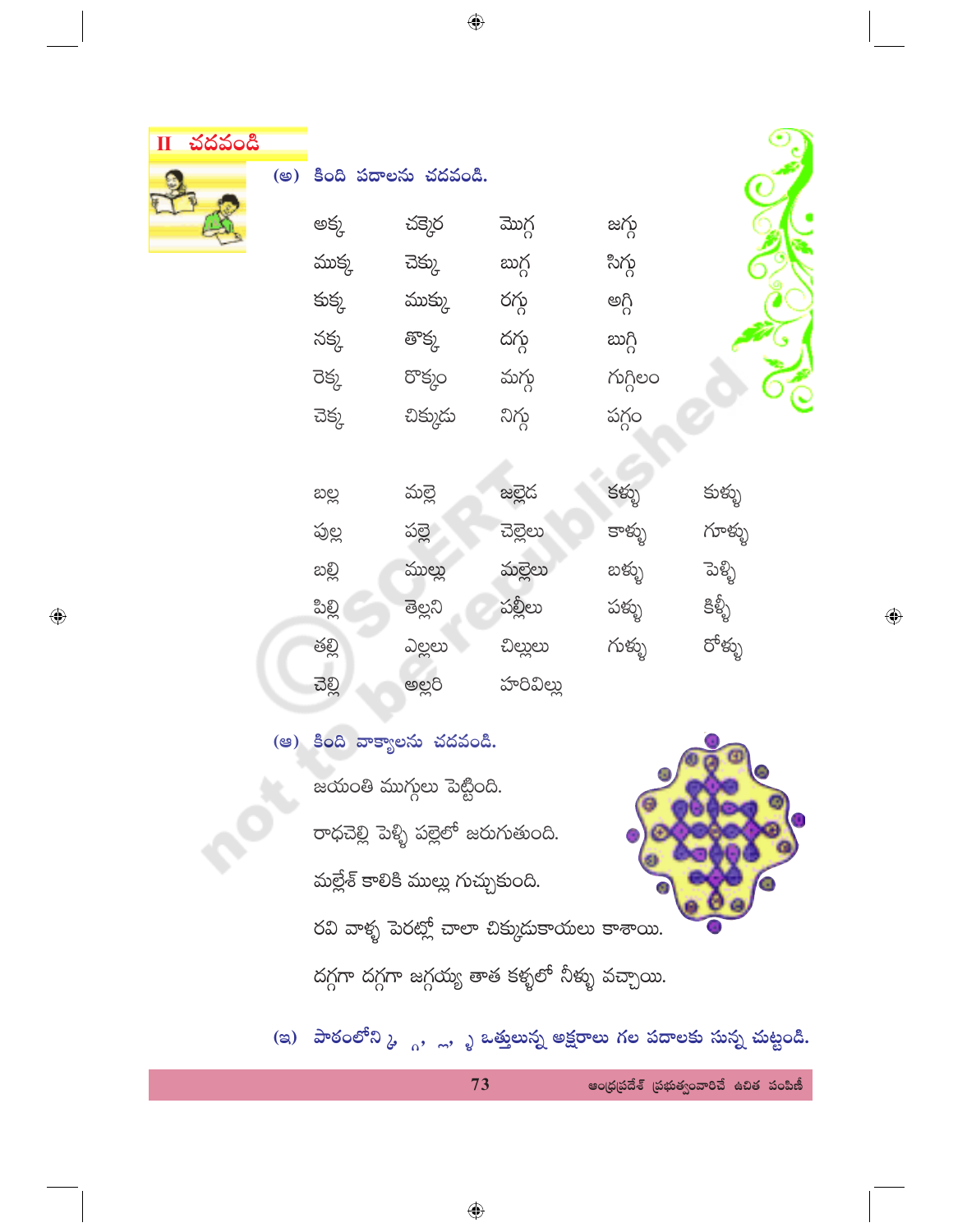## **III** రాయండి

 $\bigoplus$ 

(అ) కింది ఒత్తు అక్షరాల గుణింతాలను రాయండి. చదవండి.

|                                                             |        | ✓           | $\overline{\phantom{0}}$ | ø        | $\pmb{\mathcal{S}}$ | C                                                                                 | ರ್   | $\Rightarrow$           | $\Rightarrow$ | $\Rightarrow$       | 9    | ಹ     | $\overline{\phantom{a}}$ | $\bullet$ |
|-------------------------------------------------------------|--------|-------------|--------------------------|----------|---------------------|-----------------------------------------------------------------------------------|------|-------------------------|---------------|---------------------|------|-------|--------------------------|-----------|
|                                                             | $\leq$ | క           | కా                       | <b>S</b> | န္ခ်                | కు                                                                                | క్తూ | $\overline{\mathbf{s}}$ | $\vec{a}$     | Pol                 | కొ   | క్రో  | క్రా                     | కం        |
|                                                             | $\leq$ | క్క         | క్కా                     |          |                     |                                                                                   |      |                         |               |                     |      |       |                          |           |
|                                                             | గ      | గ           | $\overline{\Omega}$      | $\delta$ | గీ                  | గు                                                                                | గూ   | $\overline{\Omega}$     | ನೆ            | $\overline{\Omega}$ | గొ   | ಗ್    | $\vec{\Omega}^{\circ}$   | గం        |
|                                                             | గ      | గ్గ         | $\Omega$                 |          |                     |                                                                                   |      |                         |               |                     |      |       |                          |           |
|                                                             | ల      | ల           | ಲ್                       | లి       | စ်                  | ಲು                                                                                | ಲಾ   | ම                       | ತ             | <b>Po</b>           | లొ   | లో    | లౌ                       | ಲಂ        |
|                                                             | ಲ      | $rac{3}{6}$ |                          |          |                     |                                                                                   |      |                         |               |                     |      |       |                          |           |
|                                                             | ళ      | ళ           | ಳಾ                       | ಳಿ       | စ္ခ်                | కు                                                                                | క్టూ | $\overline{g}$          | ಕೃ            | PœI                 | ళ్రొ | ల్ధోం | ಳೌ                       | ళం        |
|                                                             | ళ      | ళ్ళ         |                          |          |                     |                                                                                   |      |                         |               |                     |      |       |                          |           |
| కింది పదాలకు సరైన ఒత్తునుంచి చదవండి. రాయండి.<br>(ಅ)         |        |             |                          |          |                     |                                                                                   |      |                         |               |                     |      |       |                          |           |
| ఉదా: అగిపుల<br>– అగ్గిపుల్ల                                 |        |             |                          |          |                     |                                                                                   |      |                         |               |                     |      |       |                          |           |
|                                                             |        |             |                          |          | బొగులబుట            |                                                                                   |      |                         |               |                     |      |       |                          |           |
|                                                             |        |             |                          |          | ಅಲರಿಪಿಲಿ            |                                                                                   |      |                         |               |                     |      |       |                          |           |
|                                                             |        |             |                          |          | కాటుకకళు            |                                                                                   |      |                         |               |                     |      |       |                          |           |
|                                                             |        |             |                          |          | టకరినక              |                                                                                   |      |                         |               |                     |      |       |                          |           |
| చకనిముగు                                                    |        |             |                          |          |                     |                                                                                   |      |                         |               |                     |      |       |                          |           |
| నలనిరగు                                                     |        |             |                          |          |                     |                                                                                   |      |                         |               |                     |      |       |                          |           |
| (ఇ) కింది పదాలలో గీతగీసిన అక్షరాల తేదాను గమనించండి. చదవండి. |        |             |                          |          |                     |                                                                                   |      |                         |               |                     |      |       |                          |           |
|                                                             |        |             |                          |          |                     |                                                                                   |      |                         |               |                     |      |       |                          |           |
|                                                             |        |             |                          |          |                     | ఉదా: చి <u>టా</u> – చి <u>ట్కా</u> దు <u>ర</u> – దుర్గ     వద్దు – వ <u>ద్</u> దు |      |                         |               |                     |      |       |                          |           |
|                                                             |        |             |                          |          |                     | (ఈ) కింది పదాలను చదవండి.                                                          |      |                         |               |                     |      |       |                          |           |
|                                                             |        |             |                          |          |                     | నమస్కారం దర్గా - వద్లు - గుడ్లగూబ స్కౌటు మార్గం                                   |      |                         |               |                     |      |       |                          |           |
|                                                             |        |             |                          |          |                     | కార్లు - మాట్లాడటం వీద్కోలు వర్గం - అట్లు                                         |      |                         |               |                     |      |       | నోట్లు                   |           |
| ఆంధ్రప్రదేశ్ (పభుత్వంవారిచే ఉచిత పంపిణీ                     |        |             |                          |          |                     |                                                                                   | 74   |                         |               |                     |      |       |                          |           |

 $\bigoplus$